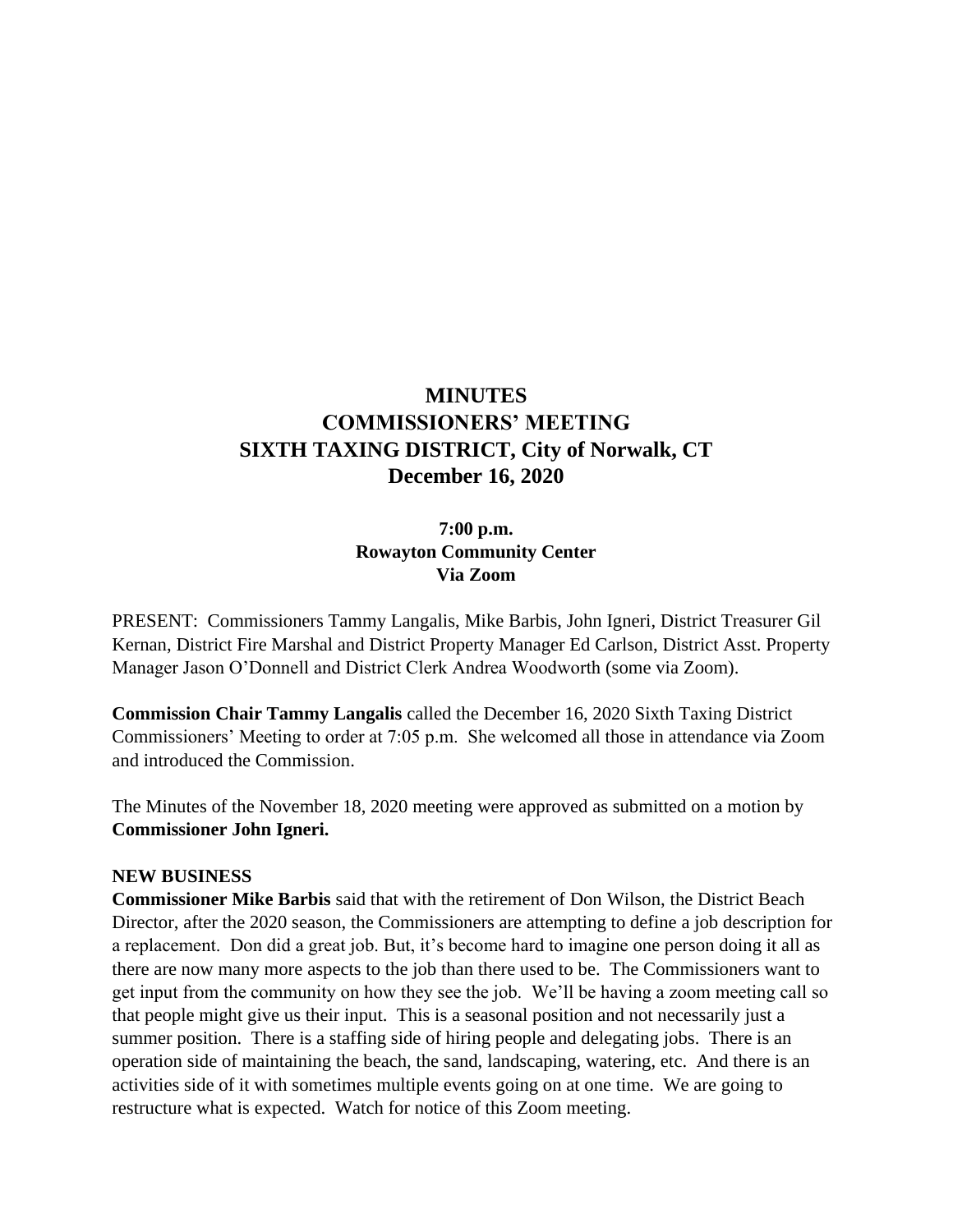# **MINUTES – December 16, 2020 Page Two**

Mr. Barbis also talked about the Dog Park saying that John Kiska has become our contact person to the people that use the Dog Park. They have a web site and a board. We don't want to be managing the Dog Park on a day to day basis so we welcome the input of Mr. Kiska. We want to have an ongoing communication with the board as there have been some issues lately that are concerning. Foremost among those is that an 11 year old girl was run into by two dogs. She was taken by ambulance to the hospital with multiple bone fractures. This is very troubling and there needs to be a discussion of how to avoid such accidents. The Dog Park has certainly been used by more people because of the pandemic. The Dog Park people have brought in bales of straw to keep mud from being an issue. We should look at the surface of the Dog Park. It can be tough to grow grass there. Maybe there needs to be a sprinkler system. We might want to consider having the park closed one day a week for maintenance.

**Commission Chair Tammy Langalis** spoke to the issues of trash and recycling pick up. The District will post on the District website the days for trash collection, recycling collection and tree pick up. AFK Karting will pick up lawn refuse as long as the Smith Street Station remains open. We continue to have a problem with people putting the wrong things in the recycle bin. You may not put anything in a plastic bag in the recycling bin. Plastic bags are banned from them. If they see plastic bags, none of the recyclables from that collection will be accepted. The City of Norwalk has guidelines to let us know what's recyclable and what's not.

**District Treasurer Gil Kernan** initiated a discussion of times for two budget meetings to be held in the weeks ahead. The two meetings were scheduled for January 11, 2021 at 3 p.m. and January 25 at 3 p.m. as well. The public is welcome to those meetings.

**Commissioner John Igneri** said that our insurance carrier, Segur, which we've used for many years and with which we've been very pleased, has been acquired by another carrier. We're hoping to be able to stay with Segur but some things have changed. We'll have to monitor that. It a long process to work out the kinks.

### **OLD BUSINESS**

**Commissioner Barbis** spoke about a possible expansion at the Ambler Parking Lot off Wilson Avenue in town. We currently have 42 spaces but there is always a great need for parking spaces. We've hired an engineering firm and they've come up with a plan that would give us an additional 19 spaces. We would not enter into the wetlands with this expansion but it would go into the buffer zone of the wetlands. We need to determine how we would pay for an expansion.

The Bayley Beach drainage project will be a two part project. The engineers were here last week, **Mr. Barbis** said. There's not a sufficient pitch to drain enough of the water.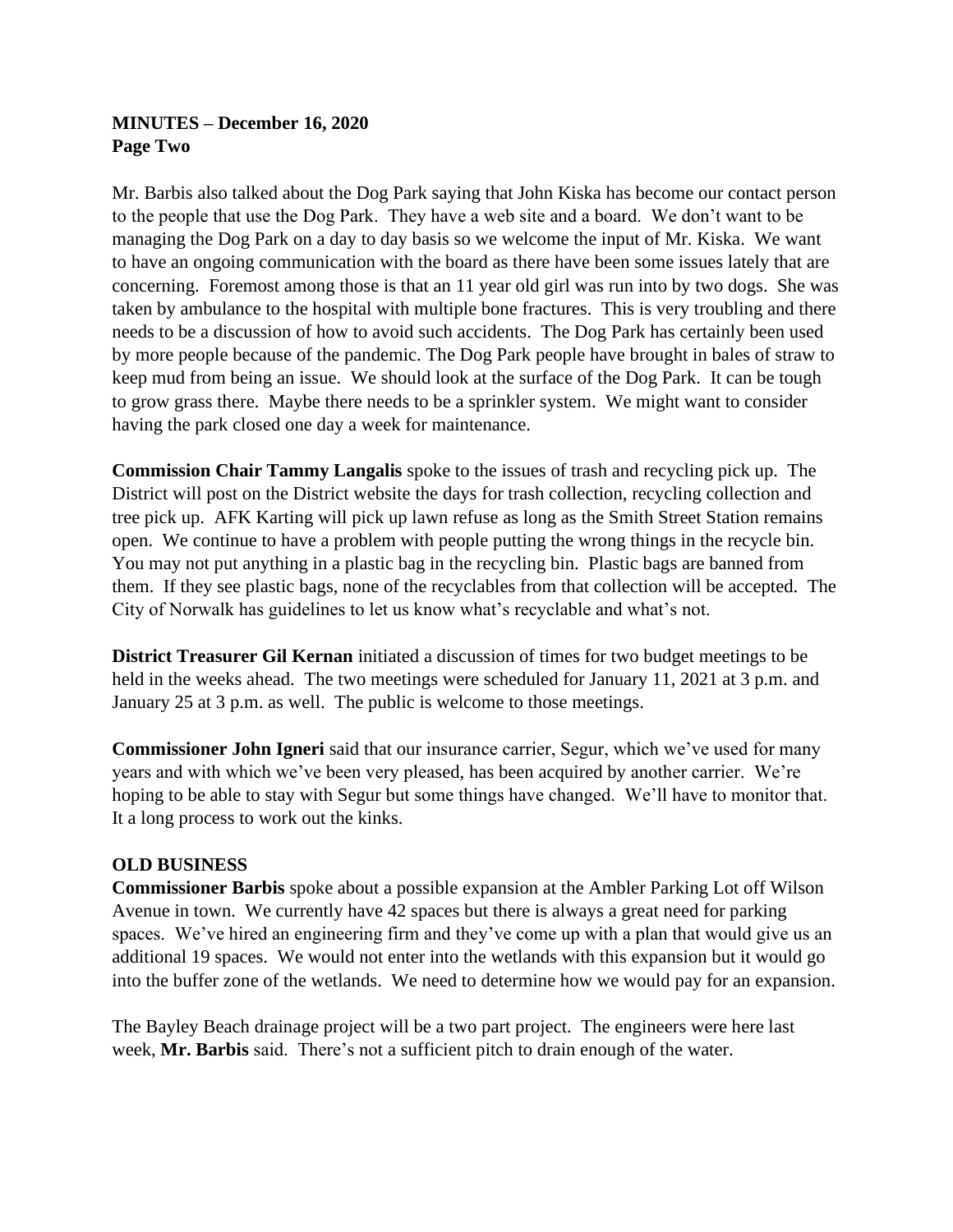### **MINUTES – December 16, 2020 Page Three**

**Commissioner John Igneri** said that we had closed Pinkney Park earlier in the year because of COVID. It's been open now but we are continuing to have no vehicles park there except in designated spots. We want to reduce the compacting of the soil. We have put some evergreens along the property line with All Seasons Marine. We are trying to make the park more inviting.

The vote on proposals for guidelines for the fence at the Old School Field will be on January 13. We originally had scheduled this vote for December 2, but the group that had sent in a proposal has requested more time to consider their proposal so the December 2 date was postponed.

Priscilla Feral, who said she was speaking for Jillian Shutsharawan who was frustrated that the issue had been boiled down to only two options. She was hoping a third option would be available. She thinks we need to define what constitutes a "political" sign. She said that she wouldn't be able to find 100 people to sign a petition to put up a sign, so that proposal would be too cumbersome.

Another Rowayton resident complimented the Commissioners for having done a good job. He is very sad when he drives by the fence saying he used to love to see the personal messages left there. He said that this has all gone too far.

Another Rowayton resident said that Rowayton residents are not understanding what this is about and they need to take another look. The guidelines say that no signs should be political and that signs should only be up for two weeks. She said that the Lighthouse Fund sign was up for three years. Also, residents shouldn't have to go out to vote during a pandemic. Mrs. Langalis said that this is really about the policy on the fence and we are trying to resolve this issue. She said that if people feel that there should be another proposal or want to amend the first proposal, they should be in touch with the Commissioners with the proposal.

Resident Michael Diamond said we need to have a definition of what is "political". He agrees that it is unnecessary to have 100 people sign a petition. He would consider removing that language.

**Mrs. Langalis** thanked all those speaking for their opinions. She said that we had originally developed the guidelines for the fence in conversation with non-profit organizations in town. The other proposal was suggested by the residents who worked on it. If anyone has ideas for another option, the Commissioners would be happy to hear from them so that proposal could be put on the ballot for January 13. She reiterated that public property is not private property. The Commissioners welcome the input of the community.

Rob Pratt, Farm Creek Road, thanked the Commissioners for letting us speak to this ad nauseam.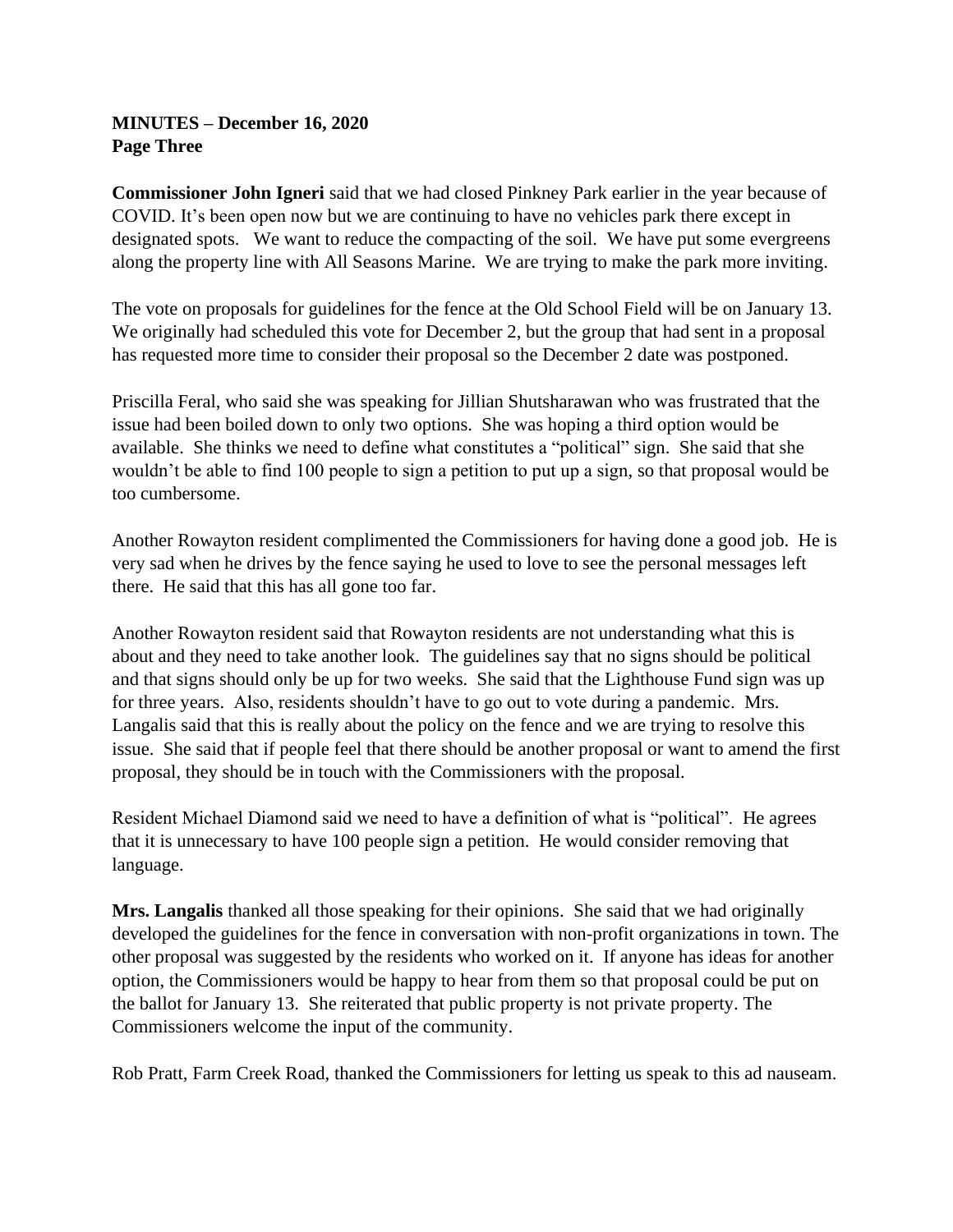**MINUTES – December 16, 2020 Page Four**

# **Sixth Taxing District Treasurer's Narrative Report Commissioner's Meeting December 16, 2020**

#### **Handouts to Commissioners\*:**

- New Report: Pending Open Items as of December 12, 2020
- Budget vs. Actual report as of November 30, 2020 for FY 20-21
- Capital Funds project Balances report as of November 30, 2020
- Report of Bills Paid for the following month:
	- o November 2020

#### **Comments on Reports:**

- **Budget vs. Actual Report for FY20-21**
	- o Our income is at 49% of the budgeted income
	- o Our expenses are currently at 51% of the budgeted expenses.
- **Capital Budget**
	- o Including reserves, the Capital account has a balance of \$451,728

#### **Events:**

- We are wrapping up work with the Auditors on the Annual Audit for FY 19-20.
- The FY 21-22 Budget Draft has been created and is being worked on.

\*Please note, these are preliminary drafts and not final audited reports. \$Statistical reports will appear at the end of the Minutes.

**District Treasurer Gil Kernan** said that he had given the Commissioners the handouts mentioned in his report narrative. The audit is coming up quickly. He would like the Commissioners to review the report of bills paid. He noted that the parking at the RR station has gone down considerably due to the coronavirus and its affect on commuters. It should be noted that the RR has a separate budget and is a stand alone entity, financially.

Mr. Kernan also said that things are pretty much in line.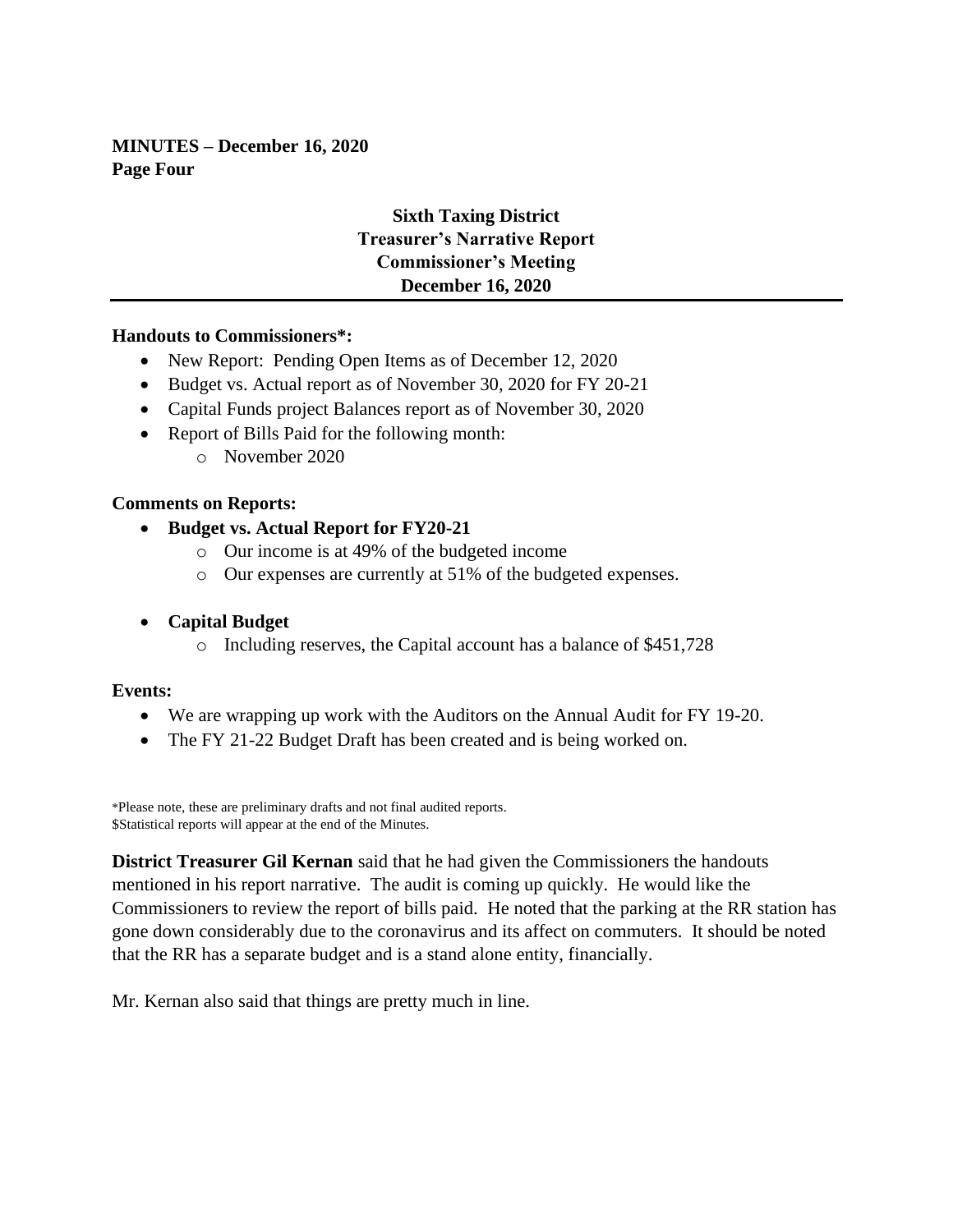**MINUTES – December 16, 2020 Page Five**

| <b>Report of the District Fire Marshal</b>        | November 2020 |                | <b>Ed Carlson</b> |
|---------------------------------------------------|---------------|----------------|-------------------|
| Type of Activity                                  | #             |                | # Man Hours       |
| <b>Blasting Permits</b>                           | ***           |                | ***               |
| <b>Blasting Site Inspections</b>                  | ***           |                | ***               |
| <b>Building Inspections</b>                       | 3             |                | 4                 |
| Clerical (office) work                            |               |                | 16                |
| <b>Fire Marshal Conferences</b>                   |               |                | 6                 |
| <b>Career Development Training</b>                |               |                | 3                 |
| Investigation(s)                                  | 2             |                | 2                 |
| Meetings: District monthly                        |               |                |                   |
| <b>FNHCFMA</b>                                    |               |                |                   |
| Plan Review                                       |               |                | 2                 |
|                                                   |               | Total Man Hrs. | 35                |
| Expenses: Photo CD from prior fire investigations | \$3.95        |                |                   |

Remarks: FM Budget for 2021-22 submitted to Candy.

Mr. Carlson said that he and Glenn had been reviewing plans at 111 Rowayton where 5 condos will be going up. There will be 4 condos built at 143 Rowayton Avenue.

| <b>Report of the District Property Manager</b> | <b>Ed Carlson</b><br>December 2020 |
|------------------------------------------------|------------------------------------|
|------------------------------------------------|------------------------------------|

#### **Community Center:**

- 1. The string orchestra has been meeting on Wednesday evenings. Cleaning/sanitizing takes place Thursday a.m.
- 2. The fall cleanup has been completed.
- 3. An estimate to replace the case for the ship model was received from Select Plastic. Additional estimates are being sought. It is very likely that G. Sartor will cover the cost.
- 4. Sander repaired and ready for use
- 5. RCA committee chairs will be auditing items in the Ice House and removing what is not needed.

### **Bayley Beach:**

- 1. All kayaks and SUP's have been removed from the racks.
- 2. Ty Haynes has saved some cedar from the Pinkney Park Gazebo deck to repair chairs when necessary.